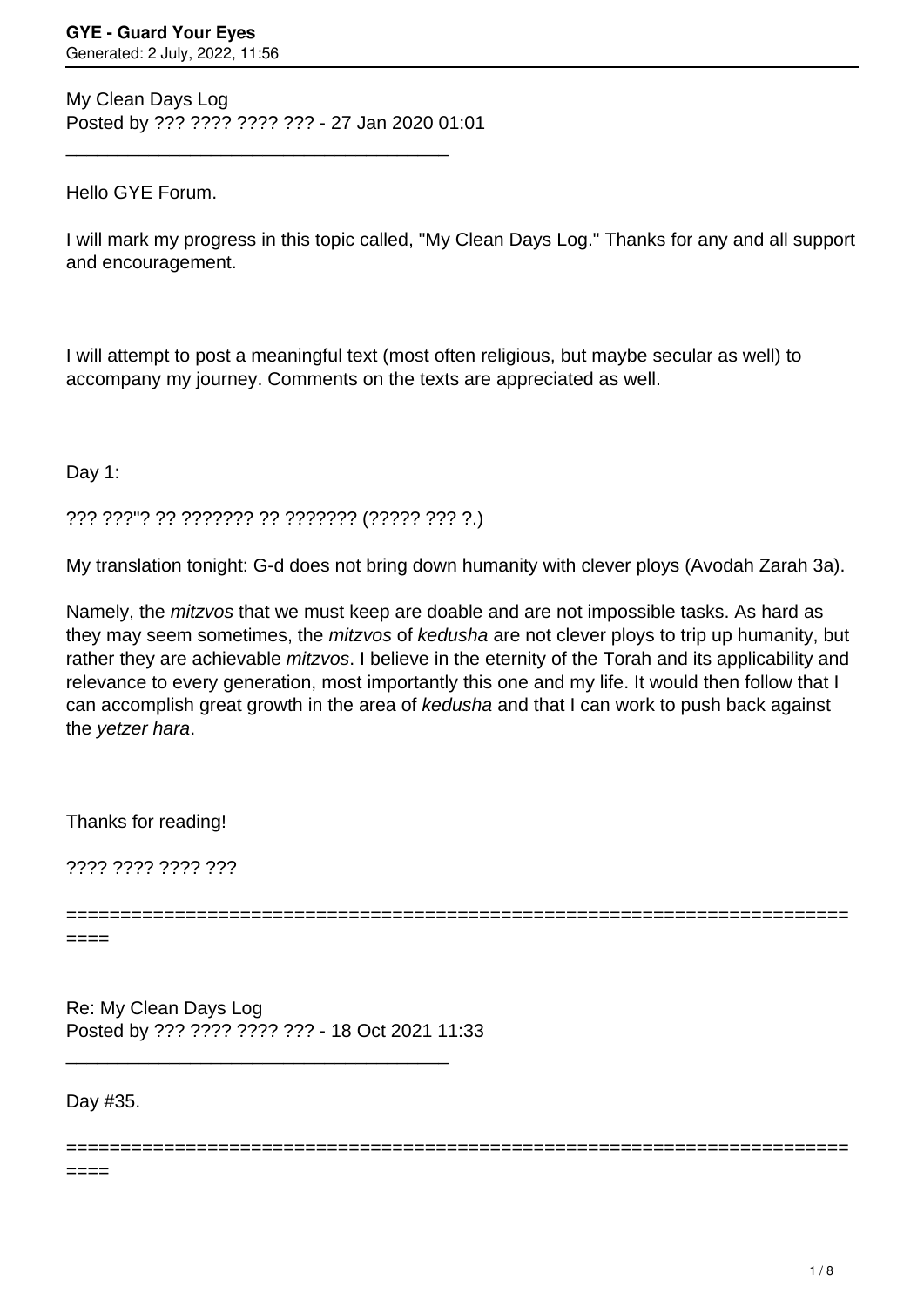Re: My Clean Days Log Posted by Rebuild613 - 18 Oct 2021 12:04

[??? ???? ???? ??? wrote on 18 Oct 2021 11:33](/forum/4-On-the-Way-to-90-Days/373384-Re-My-Clean-Days-Log)**:**

\_\_\_\_\_\_\_\_\_\_\_\_\_\_\_\_\_\_\_\_\_\_\_\_\_\_\_\_\_\_\_\_\_\_\_\_\_

Day #35.

Mazel tov for reaching day #35

wishing you that you should reach Year #35

???? ??? ?????? ????

If you don't mind allow me to share what I have tried lately,. All the expressions in Tehilim about the enemies I have in mind the ultimate enemy of man which is the Yetzer Hara, so in honor of day #35 let's have a look into chapter 35 in Tehilim

(translating from ArtScroll)

Dovid is asking Hashem. Fight O'Hashem my adversaries, battle those who do battle with me.

May they be ashamed and humiliated those who seek my life.

O Lord, how long will you look on? Rescue my soul from their destruction, from the young lions my essence.

comment's and suggestions are welcomed **Without feedback how can I improve**

========================================================================

 $====$ 

Re: My Clean Days Log Posted by ??? ???? ???? ??? - 27 Oct 2021 02:22

\_\_\_\_\_\_\_\_\_\_\_\_\_\_\_\_\_\_\_\_\_\_\_\_\_\_\_\_\_\_\_\_\_\_\_\_\_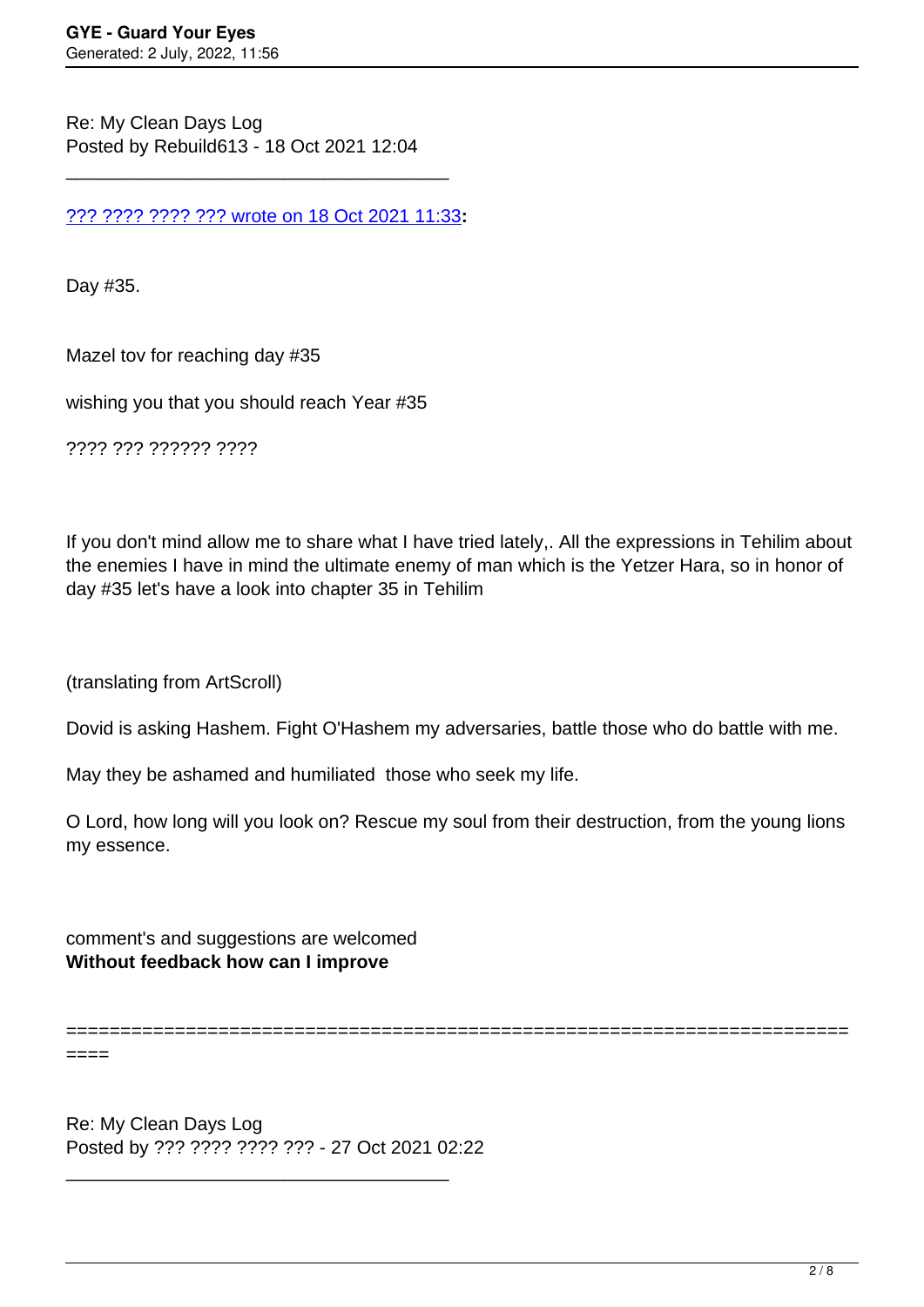## **GYE - Guard Your Eyes**

Generated: 2 July, 2022, 11:56

Day #44.

======================================================================== ====

Re: My Clean Days Log Posted by ??? ???? ???? ??? - 02 Nov 2021 02:04

\_\_\_\_\_\_\_\_\_\_\_\_\_\_\_\_\_\_\_\_\_\_\_\_\_\_\_\_\_\_\_\_\_\_\_\_\_

#50.

====

Re: My Clean Days Log Posted by committed\_togrowth - 02 Nov 2021 16:30

\_\_\_\_\_\_\_\_\_\_\_\_\_\_\_\_\_\_\_\_\_\_\_\_\_\_\_\_\_\_\_\_\_\_\_\_\_

========================================================================

========================================================================

What an incredible milestone!

====

Re: My Clean Days Log Posted by ??? ???? ???? ??? - 07 Nov 2021 00:35

\_\_\_\_\_\_\_\_\_\_\_\_\_\_\_\_\_\_\_\_\_\_\_\_\_\_\_\_\_\_\_\_\_\_\_\_\_

Day #55.

====

Re: My Clean Days Log Posted by ??? ???? ???? ??? - 12 Nov 2021 01:18

\_\_\_\_\_\_\_\_\_\_\_\_\_\_\_\_\_\_\_\_\_\_\_\_\_\_\_\_\_\_\_\_\_\_\_\_\_

Day #60.

======================================================================== ====

Re: My Clean Days Log Posted by Zedj - 12 Nov 2021 04:15 ==========================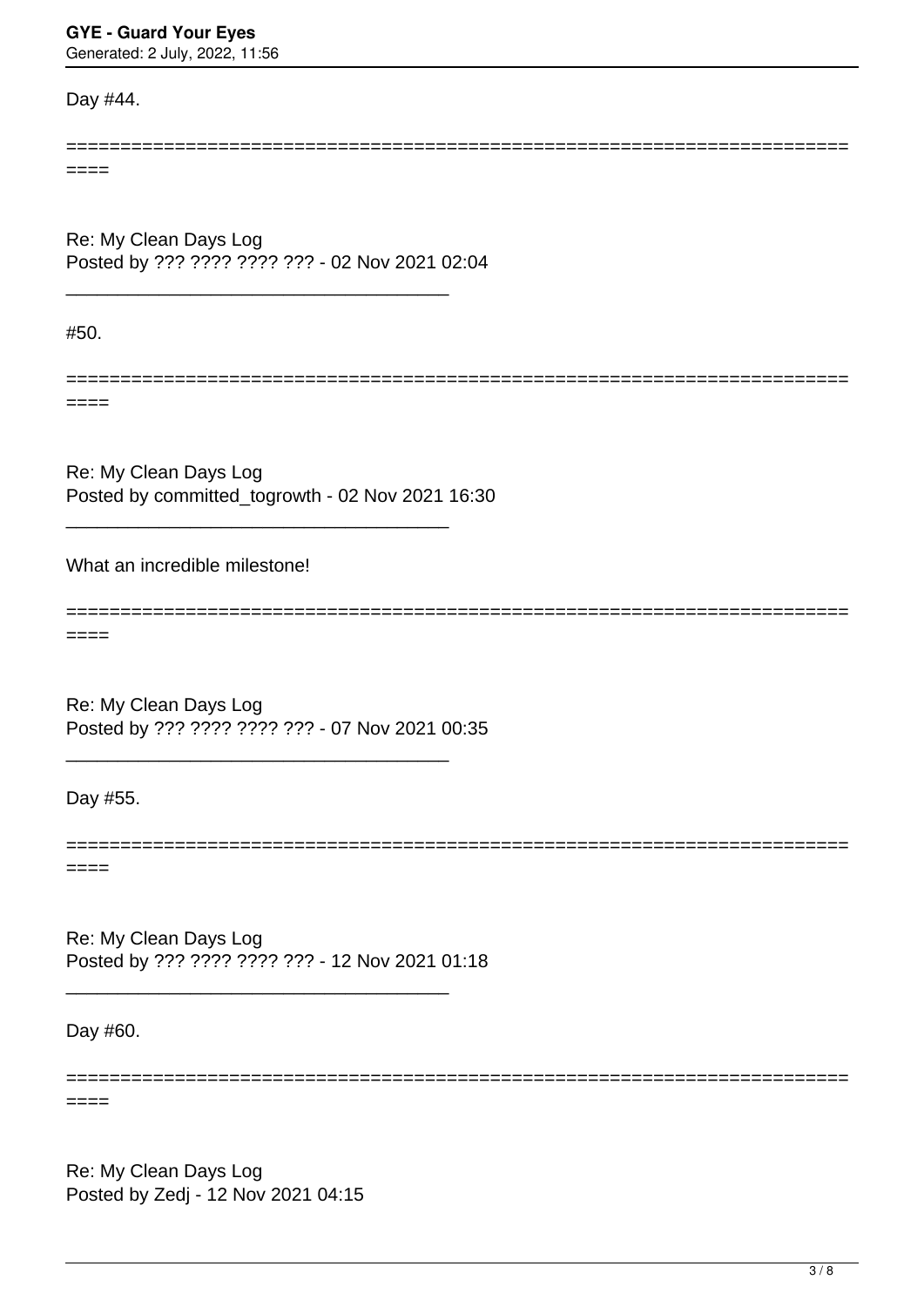60=2 months,

Incredible!

====

Re: My Clean Days Log Posted by ??? ???? ???? ??? - 22 Nov 2021 00:51

\_\_\_\_\_\_\_\_\_\_\_\_\_\_\_\_\_\_\_\_\_\_\_\_\_\_\_\_\_\_\_\_\_\_\_\_\_

\_\_\_\_\_\_\_\_\_\_\_\_\_\_\_\_\_\_\_\_\_\_\_\_\_\_\_\_\_\_\_\_\_\_\_\_\_

Day #70.

========================================================================

========================================================================

====

Re: My Clean Days Log Posted by Hashem Help Me - 22 Nov 2021 01:11

\_\_\_\_\_\_\_\_\_\_\_\_\_\_\_\_\_\_\_\_\_\_\_\_\_\_\_\_\_\_\_\_\_\_\_\_\_

Beautiful!!

======================================================================== ====

Re: My Clean Days Log Posted by ??? ???? ???? ??? - 25 Nov 2021 07:57

\_\_\_\_\_\_\_\_\_\_\_\_\_\_\_\_\_\_\_\_\_\_\_\_\_\_\_\_\_\_\_\_\_\_\_\_\_

Day #73.

Cumulative Clean Days: **600**

========================================================================

 $====$ 

Re: My Clean Days Log Posted by ??? ???? ???? ??? - 07 Dec 2021 04:17

\_\_\_\_\_\_\_\_\_\_\_\_\_\_\_\_\_\_\_\_\_\_\_\_\_\_\_\_\_\_\_\_\_\_\_\_\_

Day #85.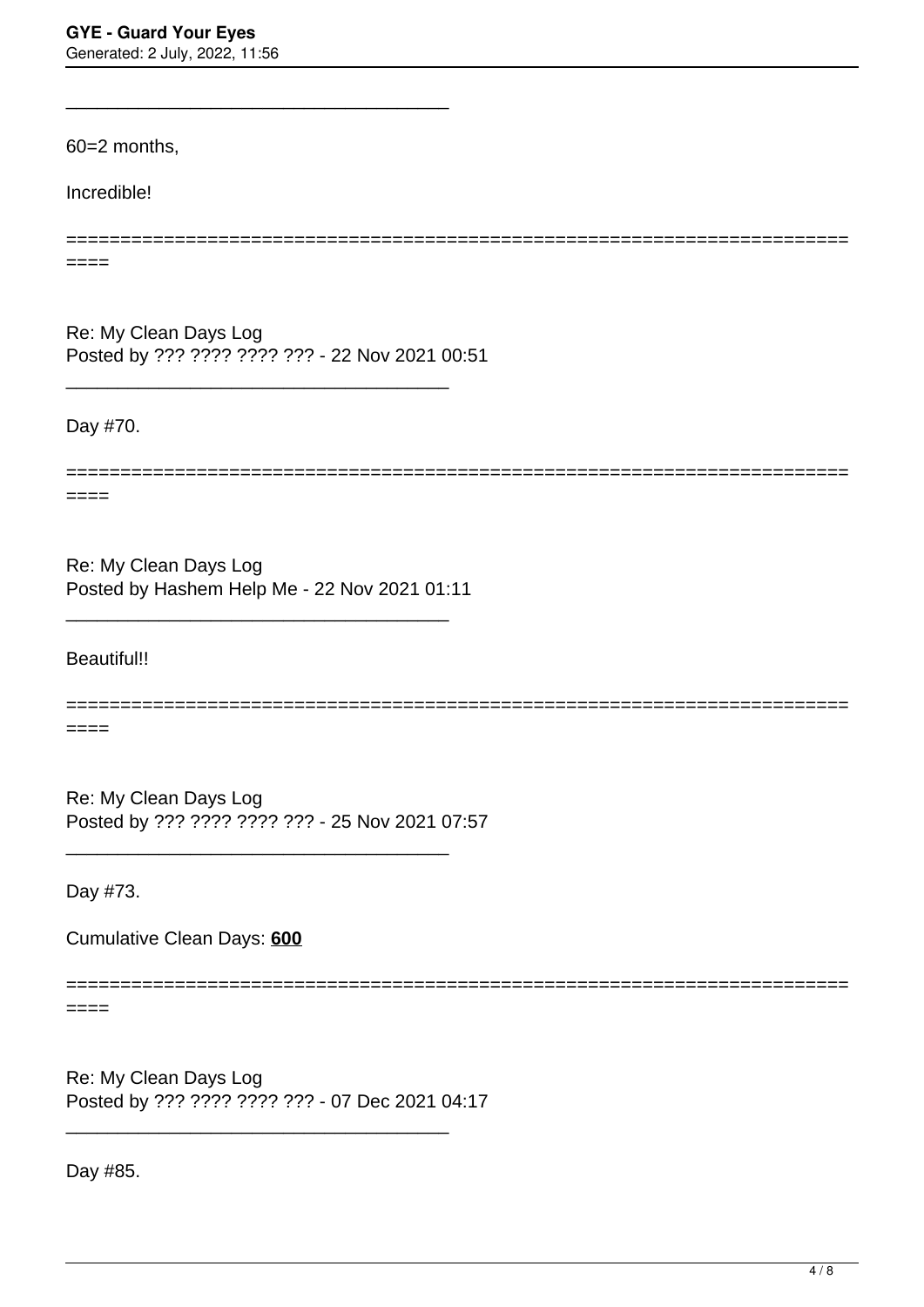====

Re: My Clean Days Log Posted by ??? ???? ???? ??? - 12 Dec 2021 01:55

\_\_\_\_\_\_\_\_\_\_\_\_\_\_\_\_\_\_\_\_\_\_\_\_\_\_\_\_\_\_\_\_\_\_\_\_\_

Day #90.

A few points from this 90-day journey:

1. I did this 90-day journey with three unfiltered company devices. It's possible (although I highly recommend and encourage filtering software on all personal devices!!!). I arranged an accountability partner, GYE's own HHM, and communicated with him regularly through texts and a phone call or two. Thank you, HHM.

========================================================================

2. Refraining from watching pornography and masturbating, in my experience, is not satisfying. In other words, I don't feel like I am accomplishing anything by not doing something. The 90-day counter helps that a little bit because I can see my progress, but not fully. I try my best to be productive and to do things that make me feel like I am accomplishing good in this world. Being satisfied and fulfilled goes a long way in this and other struggles. I don't think, in this 90-day period, I ever had an urge to masturbate or look at pornography when I was focused and involved in a productive activity.

3. I didn't graduate. I didn't kill the yetzer hara. My desire for sexual gratification has not changed. And that is perfectly okay and normal. That also means that the controls I set up for the 90 days are not going away. I want to stay away from pornography and masturbation for many reasons, religious, personal, and otherwise. I am not going to let my guard down.

4. The slips and falls that I have had since joining GYE are nothing compared to what I was like before joining GYE (617 cumulative clean days since Jan 2020 vs. 3-4 times a week for the better part of 15 years). Being part of an online anonymous community has made a difference for me. It didn't guarantee that I was 100% cured of all problems in one day. For me, it was and is a process, but I am experiencing success.

5. I've written about this before, but I'll write it again. What GYE did for me was helped me to chip away at the shame that I was carrying. I felt that there was something wrong with me. How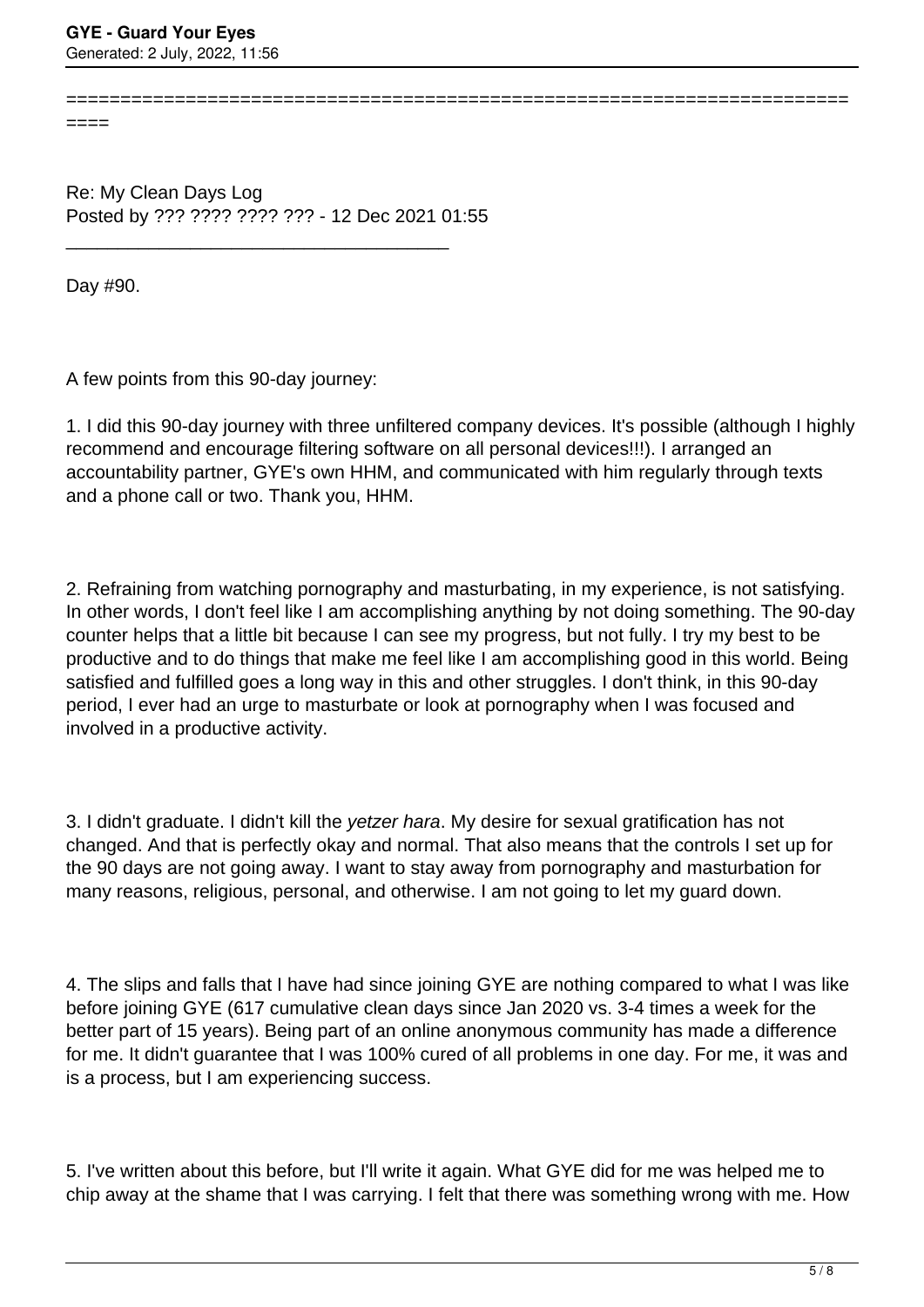could this rabbi (yes, rabbi) and

ben Torah keep indulging in this sinful and dark behavior? I don't feel that way anymore. I am a great person. A tzaddik. I also have my shortcomings. You know what that makes me? Like everyone else in the world. This issue of pornography and masturbation is a slight imperfection in my whole self. I sized the issue down tremendously and was able to start making real progress.

Thank you to all the GYE users who have helped and supported me throughout these last two years. I will continue to post updates on my end and I will try to pop in and respond and engage with other users on their threads too.

Wishing hatzlacha to all of you reading this on your journeys both regarding these issues and the rest of your lives!

========================================================================

========================================================================

====

Re: My Clean Days Log Posted by Hashem Help Me - 12 Dec 2021 05:09

Mazel Tov tzaddik. Now start helping others.

\_\_\_\_\_\_\_\_\_\_\_\_\_\_\_\_\_\_\_\_\_\_\_\_\_\_\_\_\_\_\_\_\_\_\_\_\_

====

Re: My Clean Days Log Posted by Avrohom - 13 Dec 2021 01:18

[??? ???? ???? ??? wrote on 12 Dec 2021 01:55](/forum/4-On-the-Way-to-90-Days/374896-Re-My-Clean-Days-Log)**:**

\_\_\_\_\_\_\_\_\_\_\_\_\_\_\_\_\_\_\_\_\_\_\_\_\_\_\_\_\_\_\_\_\_\_\_\_\_

Day #90.

A few points from this 90-day journey:

1. I did this 90-day journey with three unfiltered company devices. It's possible (although I highly recommend and encourage filtering software on all personal devices!!!). I arranged an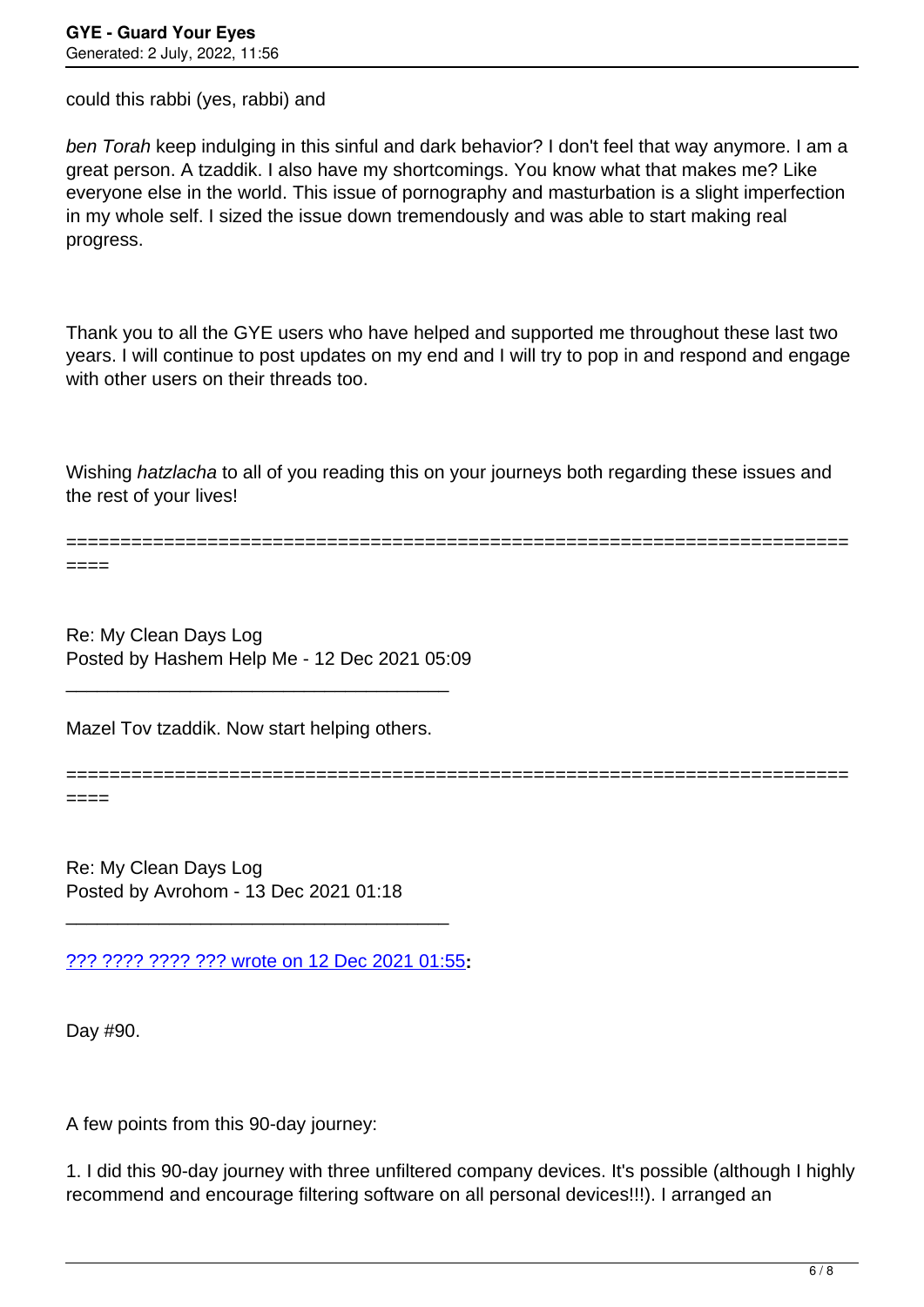accountability partner, GYE's own HHM, and communicated with him regularly through texts and a phone call or two. Thank you, HHM.

2. Refraining from watching pornography and masturbating, in my experience, is not satisfying. In other words, I don't feel like I am accomplishing anything by not doing something. The 90-day counter helps that a little bit because I can see my progress, but not fully. I try my best to be productive and to do things that make me feel like I am accomplishing good in this world. Being satisfied and fulfilled goes a long way in this and other struggles. I don't think, in this 90-day period, I ever had an urge to masturbate or look at pornography when I was focused and involved in a productive activity.

3. I didn't graduate. I didn't kill the yetzer hara. My desire for sexual gratification has not changed. And that is perfectly okay and normal. That also means that the controls I set up for the 90 days are not going away. I want to stay away from pornography and masturbation for many reasons, religious, personal, and otherwise. I am not going to let my guard down.

4. The slips and falls that I have had since joining GYE are nothing compared to what I was like before joining GYE (617 cumulative clean days since Jan 2020 vs. 3-4 times a week for the better part of 15 years). Being part of an online anonymous community has made a difference for me. It didn't guarantee that I was 100% cured of all problems in one day. For me, it was and is a process, but I am experiencing success.

5. I've written about this before, but I'll write it again. What GYE did for me was helped me to chip away at the shame that I was carrying. I felt that there was something wrong with me. How could this rabbi (yes, rabbi) and

ben Torah keep indulging in this sinful and dark behavior? I don't feel that way anymore. I am a great person. A tzaddik. I also have my shortcomings. You know what that makes me? Like everyone else in the world. This issue of pornography and masturbation is a slight imperfection in my whole self. I sized the issue down tremendously and was able to start making real progress.

Thank you to all the GYE users who have helped and supported me throughout these last two years. I will continue to post updates on my end and I will try to pop in and respond and engage with other users on their threads too.